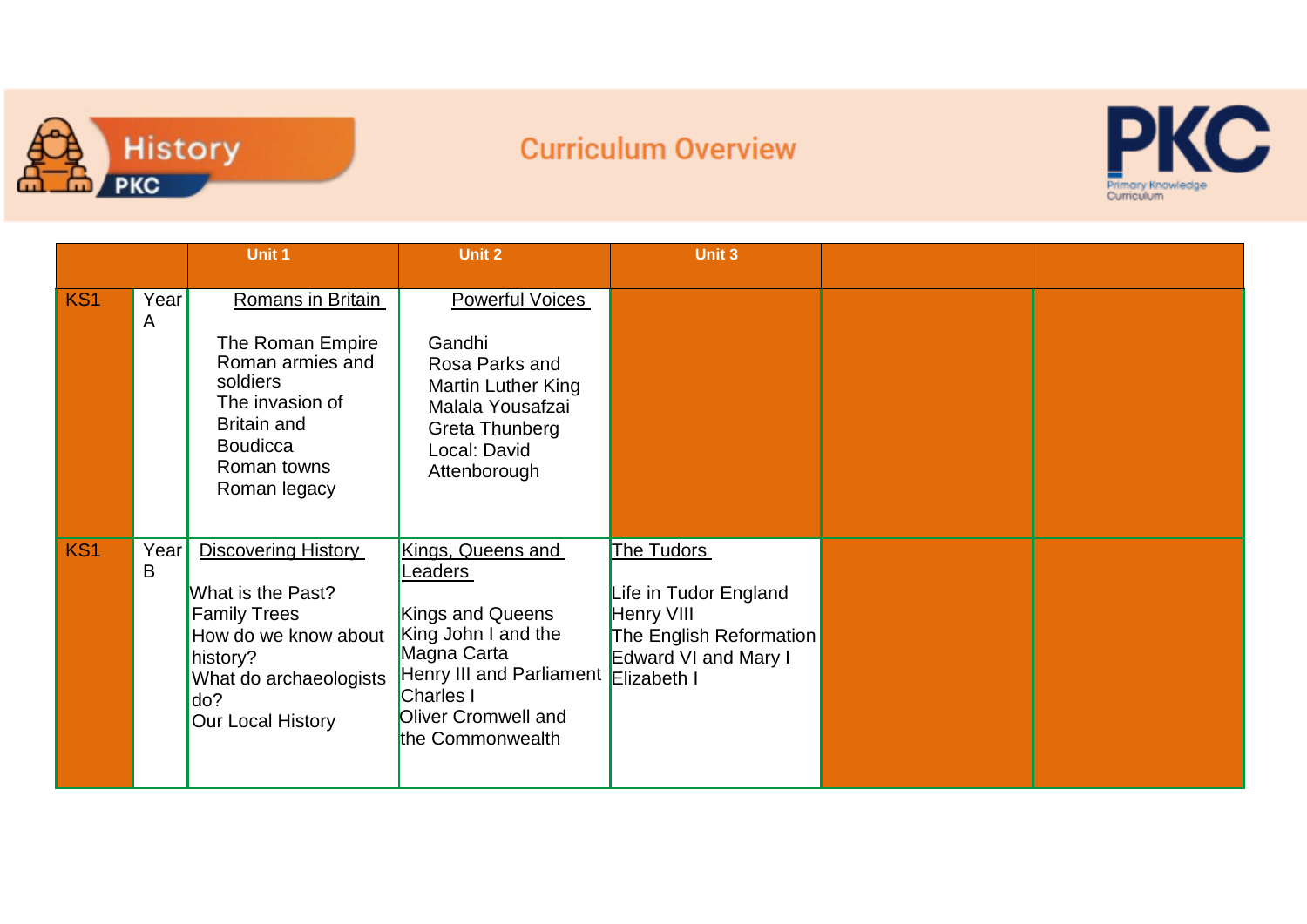| LKS <sub>2</sub> | Year<br>A | <b>Ancient Greece</b><br>(double unit)                                                                                                                                                                                                                                                           | Life in Ancient Rome                                                                                                                                                                   | <b>The Stuarts</b><br>(double unit)                                                                                                                                                                                                                                                                                                                                                |                                                                                                                                                                                                             |  |
|------------------|-----------|--------------------------------------------------------------------------------------------------------------------------------------------------------------------------------------------------------------------------------------------------------------------------------------------------|----------------------------------------------------------------------------------------------------------------------------------------------------------------------------------------|------------------------------------------------------------------------------------------------------------------------------------------------------------------------------------------------------------------------------------------------------------------------------------------------------------------------------------------------------------------------------------|-------------------------------------------------------------------------------------------------------------------------------------------------------------------------------------------------------------|--|
|                  |           | <b>Ancient Greece: City</b><br><b>States</b><br><b>Athens and Democracy</b><br>Sparta<br>The Persian Wars<br><b>Alexander the Great</b><br><b>Greek Philosophy</b><br><b>Gods</b><br>Mythology<br><b>Art and Architecture</b><br>The Ancient Olympic<br>Games<br>The Legacy of Ancient<br>Greece | <b>Locating Ancient</b><br>Rome<br>Monarchy, Republic,<br>Empire: Rome's different Charles I<br>Governments<br>Pompeii<br>A Day in the Life<br>in Ancient Rome<br>Latin                | James I and the Union of<br>the Crown<br>The Gunpowder Plot<br>The English Civil War<br>Oliver Cromwell and the<br>Commonwealth<br>The Restoration of<br><b>Charles II</b><br>The Great Plague of<br>1665<br>The Great Fire of London<br>Christopher Wren and<br>the Rebuilding of London<br>James II and the<br>Monmouth Rebellion<br>William of Orange and<br>the Bill of Rights |                                                                                                                                                                                                             |  |
| LKS <sub>2</sub> | Year<br>B | Stone Age to the Iron<br>Age<br><b>Mesolithic Hunter</b><br><b>Gatherers</b><br>Life in Neolithic<br><b>Britain</b><br>The Bronze Age<br>Stonehenge<br>The Iron Age                                                                                                                              | <b>Ancient Egypt</b><br>Locating Egypt and the<br><b>River Nile</b><br>Life in Ancient Egypt<br>Religion and the Afterlife<br>Tutankhamun and<br><b>Howard Carter</b><br>Hieroglyphics | Anglo Saxon England<br>(double unit)<br>The Scots and the Picts<br>Anglo Saxon Settlements Henry II and English<br>Anglo Saxon Culture and<br>Religion<br>Who were the Vikings?<br>Viking Raids and<br>Invasion<br><b>Alfred the Great</b><br>Viking settlements and<br>Danelaw<br>Viking Religion and<br><b>Culture</b><br><b>Edward the Confessor</b><br>The Norman Invasion     | Law and Power<br>$(1154 - 1272)$<br>Common<br>Law<br>Henry II and Thomas<br><b>Beckett</b><br>The Holy Wars and<br><b>Richard the Lionheart</b><br>King John and the<br>Magna Carta<br>Simon de<br>Montfort |  |